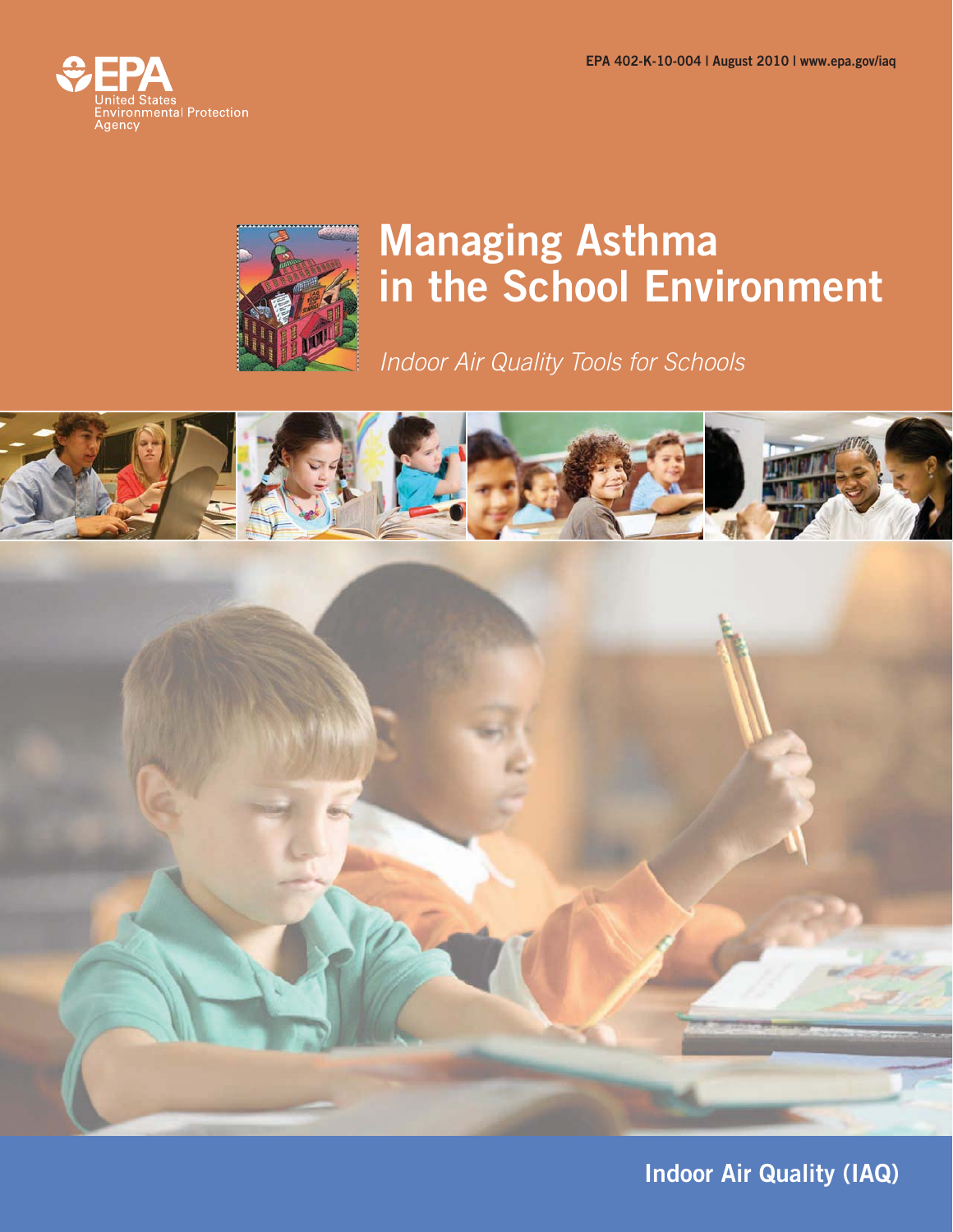Indoor Air Quality



# **Take Action to Manage Asthma in the School Environment**

## **1. Establish and Continuously Evaluate an Indoor Air Quality – IAQ – Management Program in Your School or District.**

**•** Use the IAQ Tools for Schools Action Kit and "Framework for Effective School IAQ Management" and implement the IAQ practices outlined in this booklet to improve the school environment, support children's health and reduce exposure to environmental asthma triggers.

### **2. Develop an Asthma Management Plan in Your School or District.**

- Adopt school policies to support Asthma Action Plans, student access to inhalers and other asthma medications, and emergency procedures for school staff to use when a student has an asthma attack.
- Use the Centers for Disease Control and Prevention's CDC "Strategies for Addressing Asthma within a Coordinated School Health Program" to guide the development of your Asthma Management Plan. Follow national guidelines to administer high-quality asthma care in schools.
- Evaluate and monitor program effectiveness by using CDC's evaluation guidance designed specifically for asthma programs.
- Identify all students with asthma. Focus resources, in particular, on students whose asthma is not well controlled.

### **3. Reduce Environmental Asthma Triggers.**

- Recommended actions to reduce these triggers include:
	- Control animal allergens.
- Control sources of indoor air pollutants.
- Control cockroach and pest allergens. • Clean up mold and control moisture.
- Reduce exposure to dust mites.

**Visit http://www.epa.gov/asthma for information on common asthma triggers and how to manage them; asthma education programs available in your community; and no-cost resources that schools can use to educate students and staff about asthma.**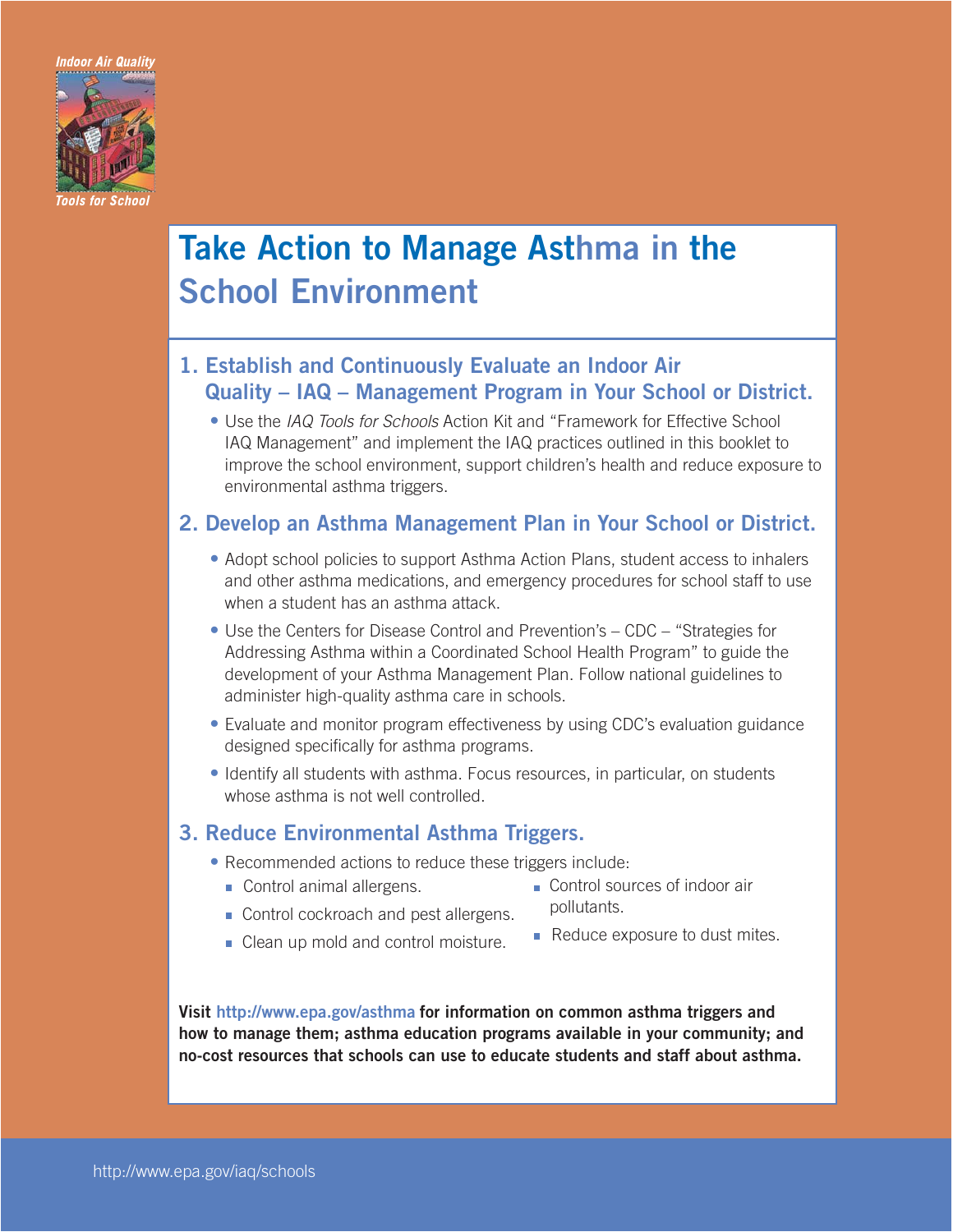# **The Asthma Epidemic**



Asthma has reached epidemic proportions in the United States, affecting millions of people of all ages and races. An average of one out of every 10 school-age children now has asthma, and the percentage of children with asthma is rising more rapidly in preschool-age children than in any other age group. Asthma is a leading cause of school absenteeism due to a chronic condition, accounting for nearly 13 million missed school days per year. Asthma also accounts for many nights of interrupted sleep, limits activity and disrupts family and caregiver routines.

Asthma symptoms that are not severe enough to require a visit to an emergency room or to a physician can still be serious enough to prevent a child with asthma from living a fully active life.

Asthma is a long-term, inflammatory disease that causes the airways of the lungs to tighten and constrict, leading to wheezing, breathlessness, chest tightness and coughing. The inflammation also causes the airways of the lungs to become especially sensitive to a variety of asthma triggers. The particular trigger or triggers and the severity of symptoms can differ for each person with asthma.

Because Americans spend up to 90 percent of their time indoors, exposure to indoor allergens and irritants may play a significant role in triggering asthma episodes. Some of the most common asthma triggers found in schools, as well as techniques to mitigate them, are addressed in the Reduce Environmental Asthma Triggers section on page 7.

**Asthma is a leading cause of school absenteeism due to a chronic condition, accounting for nearly** 

**13 million** 

**missed school days per year.**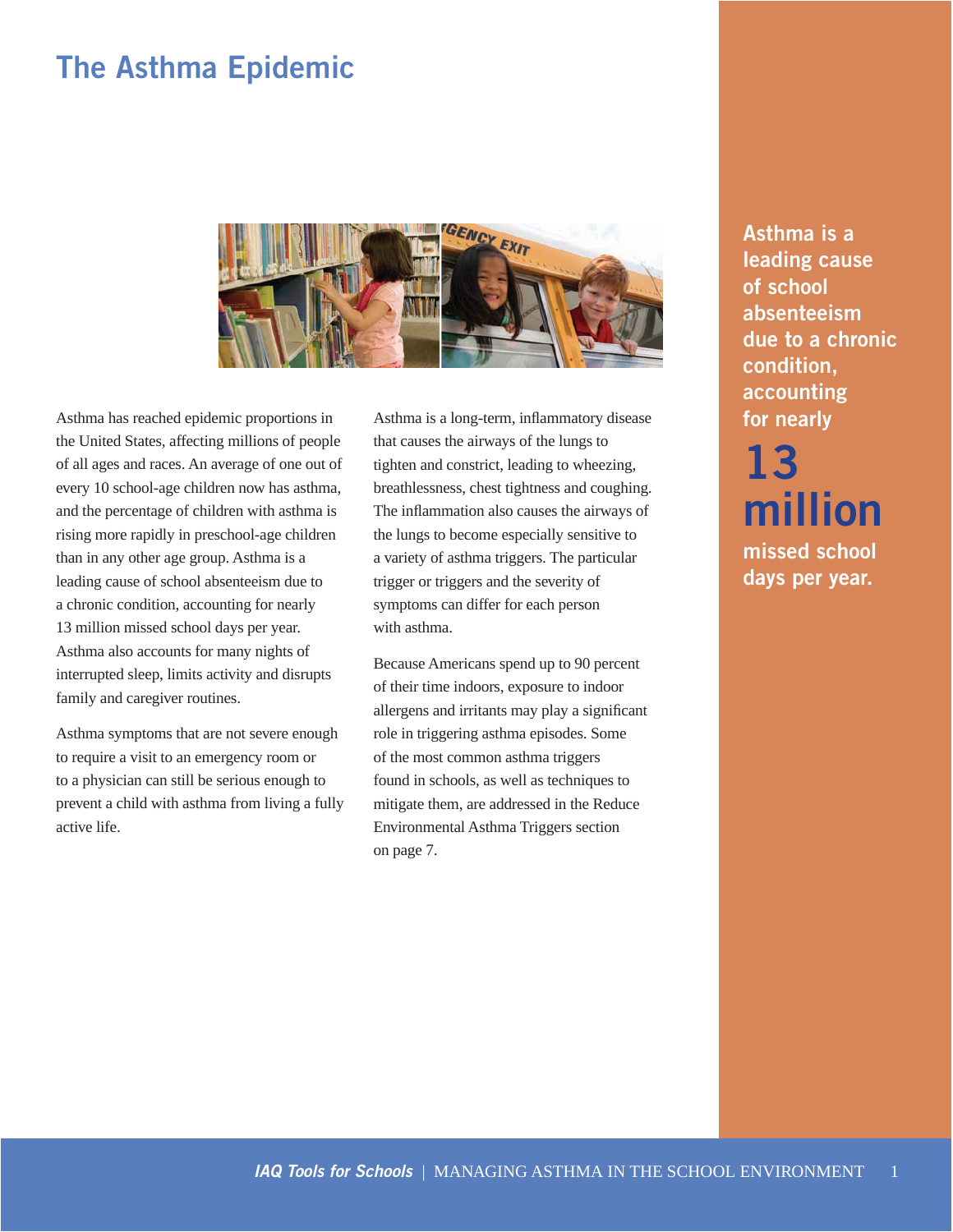# **Asthma in Schools**

Each day, one in five Americans occupies a school building. The majority of these occupants are children. Environmental asthma triggers commonly found in school buildings include respiratory viruses; cockroaches and other pests; mold resulting from excess moisture in the building; dander from animals in the classroom; and dander brought in on clothing from animals at home. Secondhand smoke and dust mites are other known environmental asthma triggers found in schools. Children with asthma may be affected by other pollutants from sources found inside schools, such as unvented stoves or heaters and common products including chemicals, cleaning agents, perfumes, pesticides and sprays. In addition, outdoor environmental asthma triggers, like ozone and particle pollution, or bus exhaust, can affect children with asthma while at school.

Students with uncontrolled asthma often miss more school and have poorer academic performance than healthy students. With the help of strong school asthma management programs, students with asthma can have equally good school attendance. When asthma is well controlled, students are ready to learn.

Effectively managing a child's asthma is best accomplished through a comprehensive plan that addresses both the medical management of the disease and the avoidance of environmental triggers. Because children spend most of their time in schools, day care facilities or at home, it is important to reduce their exposure to environmental asthma triggers as much as possible in each of these environments. This publication focuses on steps that schools can take to help children breathe easier.

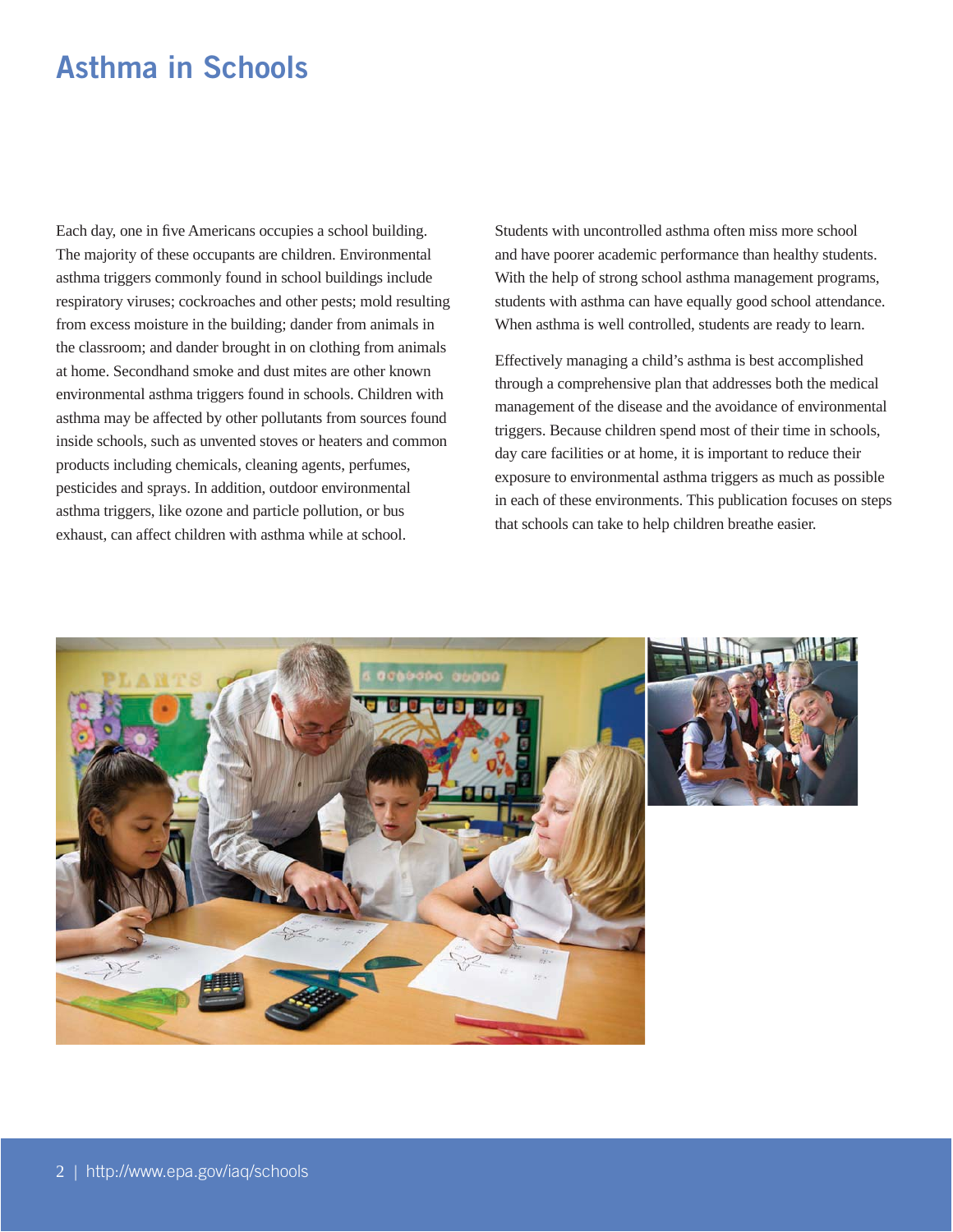# **Establish and Evaluate an IAQ Management Program in Your School or District**



Many IAQ problems in schools can impact the health of students and staff, including those with asthma. In order to help improve IAQ, school districts all across the country have successfully adopted the *IAQ Tools for Schools* Program. The *IAQ Tools for Schools*  Program is a comprehensive set of resources that is helping school officials safeguard and improve school occupant health, comfort, attendance and performance.

The *IAQ Tools for Schools* Program provides programmatic guidance through the "Framework for Effective School IAQ Management" to help schools develop sustainable, effective IAQ management programs using proven strategies, organizational approaches and leadership styles that are fundamental to program effectiveness. The "Framework for Effective School IAQ Management" helps schools develop and sustain a clear vision of the pathway to school IAQ excellence.

In addition, the *IAQ Tools for Schools*  Action Kit provides technical guidance and straightforward checklists to help school personnel identify, resolve and prevent IAQ problems. Using an IAQ management plan that includes checklists for the entire building can lower student and staff exposure to asthma triggers and a range of other harmful exposures. The checklists available in the *IAQ* 

*Tools for Schools* Action Kit help schools implement consistent, appropriate practices for a variety of school maintenance issues, classroom policies and practices, and much more. See page 9 for a list of all the checklists contained in the Action Kit.

Most schools form a multi-disciplinary IAQ coordinating team to implement the guidance in the *IAQ Tools for Schools* Action Kit. Because IAQ problems can originate anywhere in the school building, the entire staff should be informed about and participate in improving IAQ. Students also can be involved in the process. Thousands of schools across the country are doing it just this way.

- For more information about EPA's *IAQ Tools for Schools* Program and the "Framework for Effective School IAQ Management," visit the Program's website at **http://www.epa.gov/iaq/schools**.
- Download the *IAQ Tools for Schools*  Action Kit at **http://www.epa.gov/iaq/schools/ actionkit.html**.
- Information about K-12 lesson plans on IAQ can be found on the *IAQ Tools for Schools* Program website at **http://www.epa.**  gov/iaq/schools/curricula.html.

# **When asthma is well controlled, students are ready to learn.**

**Effectively managing a child's asthma is best accomplished through a comprehensive plan that addresses both the medical management of the disease and the avoidance of environmental triggers.**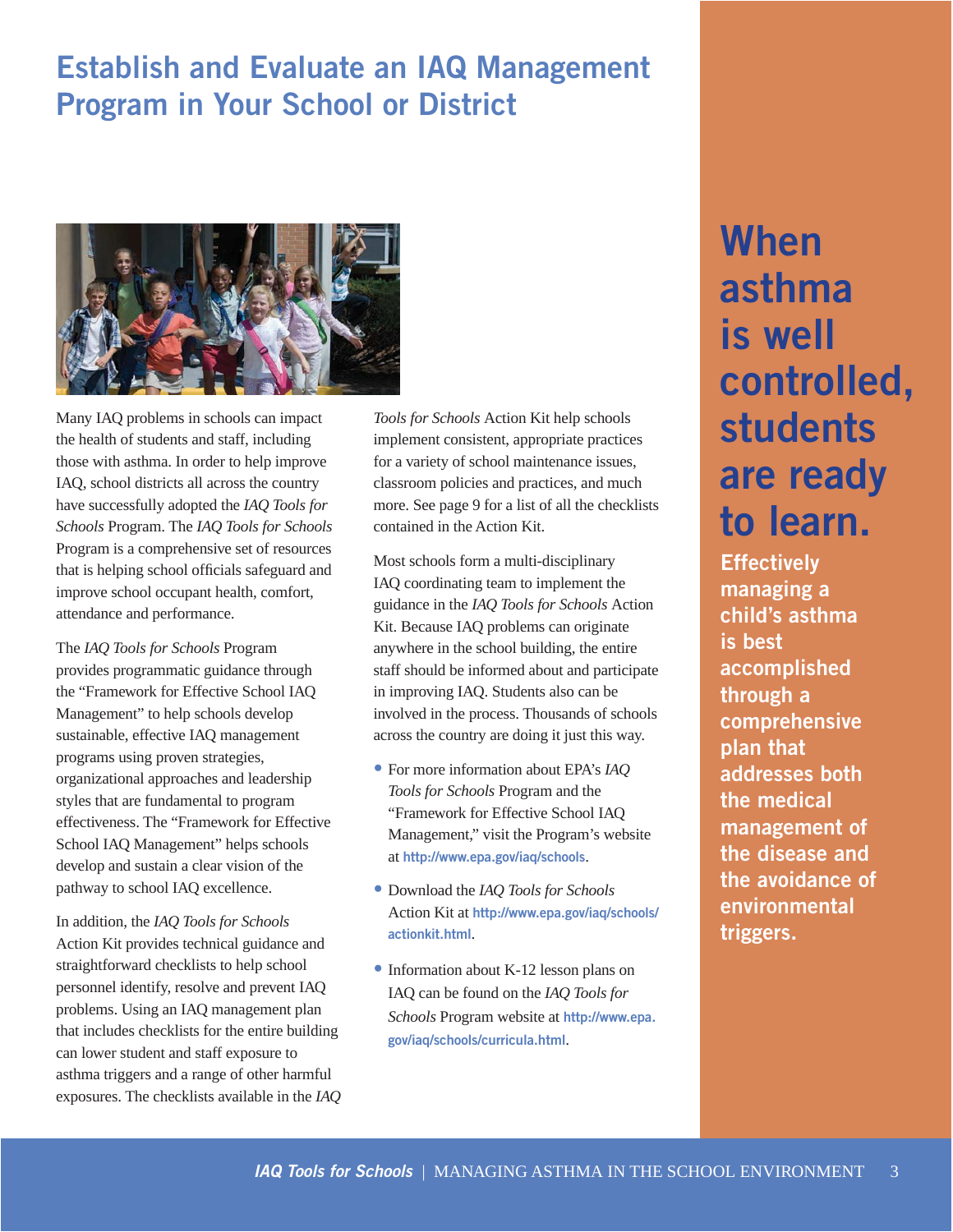

### **Case Study: Broward County Public Schools**

Prior to 2002, Broward County Public Schools did not have an integrated system to manage its IAQ. But when a building audit revealed that seven elementary schools had moisture problems, the district knew it needed to act quickly to protect the buildings and their occupants. School district officials turned to the IAQ Tools for Schools Program to address the immediate issues, and then develop a comprehensive, integrated approach to proactively manage indoor environments and indoor environmental health.

**Clean Up Mold and Control Moisture:** School district personnel immediately investigated and attacked moisture and mold problems. Mitigating a serious public outcry and wanting to communicate well with the community, school district personnel provided public access to IAQ reports and the district's IAQ management plan. The district's quick actions – supported by IAQ Tools for Schools Program guidance – helped repair the district's image and secured the integrity of the buildings' structures. With the immediate problem under control, the district used the crisis as a springboard to launch a permanent IAQ program that addressed indoor environmental quality and health comprehensively.

**Develop and Evaluate a District- or School-Wide Asthma Management Plan:** In an effort to focus more specific attention on asthma, in 2008, the school district established the Asthma Improvement and Management Program. The district uses school-level data to address asthma in a culturally competent manner with students, parents and faculty. With the program growing in popularity, the demand for asthma education in schools is increasing and those involved report fewer days missed from school and fewer visits to the health room for asthma-related issues. The program is a complement to the technical IAQ work the district is already doing to reduce asthma triggers and maintain quality indoor air for all students.

**Conclusion:** While a crisis is often the initial reason for swift action, successful districts leverage crises to improve community relations, decrease student absences and ensure quality, long-term facilities maintenance. An asthma management plan complements an IAQ management plan and is a natural extension of environmental management and efforts to improve environmental health.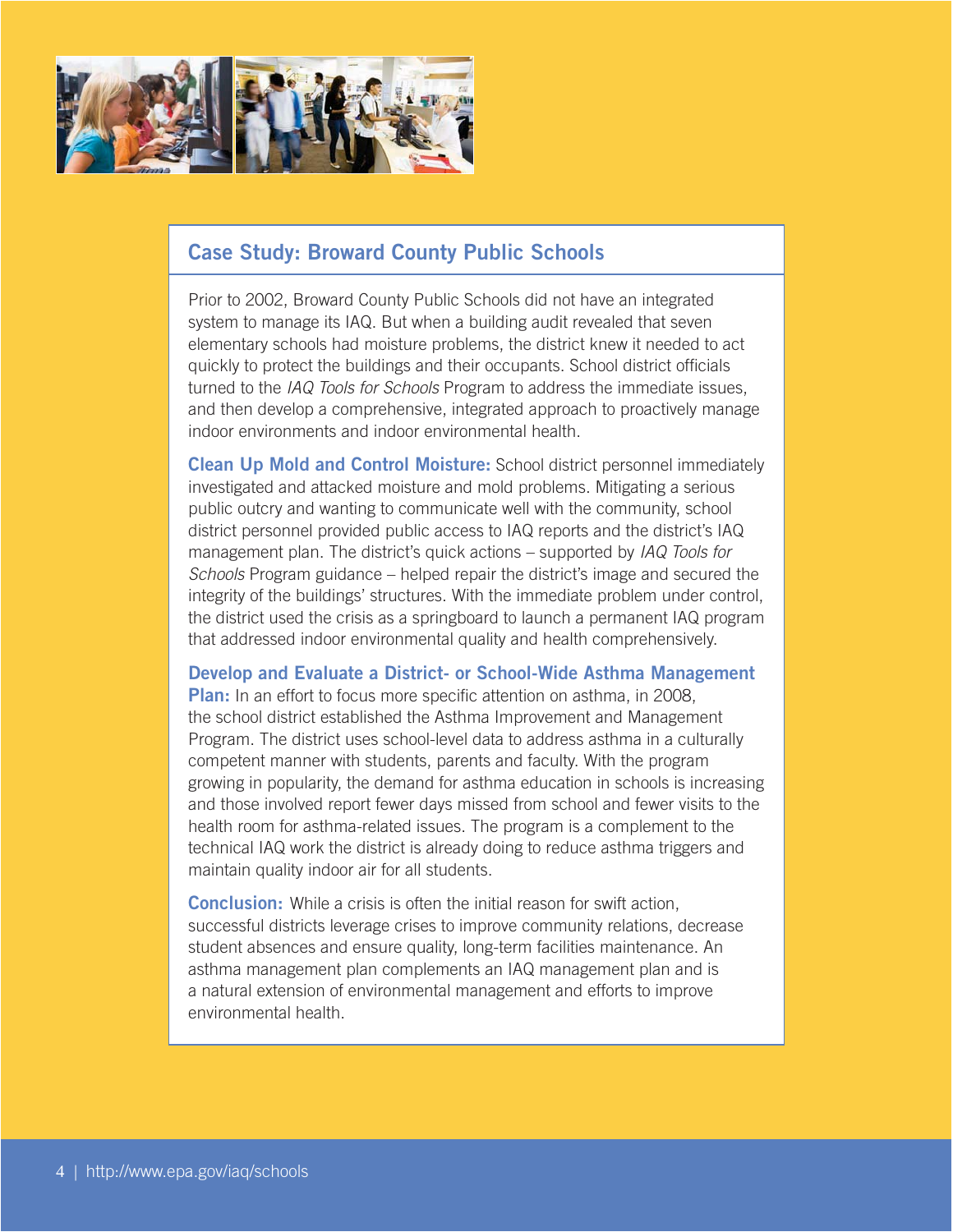# **Develop an Asthma Management Plan in Your School or District**

An IAQ management program that does not address asthma will not be able to address environmental health risks comprehensively, because IAQ and asthma are inextricably linked. By managing IAQ, you are already taking an important first step to managing asthma in your school or district. However, IAQ is only one component of effective asthma management. To address asthma on all fronts, it is important to have an asthma management plan. If you are using the *IAQ Tools for Schools* Program and "Framework for Effective School IAQ Management," you most likely have the sustainable programmatic infrastructure in place to address this critical need in a more measurable, targeted and intentional way.

The components of "CDC's Strategies for Addressing Asthma within a Coordinated School Health Program," described below, form the foundation for an effective asthma management plan.

- **1.** Establish **management and support systems** for asthma-friendly schools.
- **2.** Provide appropriate school **health and mental health services** for students with asthma.
- **3.** Provide **asthma education** and awareness programs for students and school staff.
- **4.** Provide a safe and **healthy school environment** to reduce asthma triggers.
- **5.** Provide safe, enjoyable **physical education and activity** opportunities for students with asthma.

**6.** Coordinate **school, family and community efforts** to better manage asthma symptoms and reduce school absences among students with asthma.

For more information, download the following guidance documents:

- "CDC's Strategies for Addressing Asthma within a Coordinated School Health Program," at: **http://www.cdc.gov/ healthyyouth/asthma/strategies.htm.**
- "Managing Asthma: A Guide for Schools," at: **http://www.nhlbi.nih.gov/health/prof/lung/ asthma/asth\_sch.htm.**

It is important to identify all students with asthma through monitoring morbidity associated with asthma, for example, frequent episodes at school, health room visits, limited physical activity, needing to leave school early or absenteeism. This can help to assess which programs or monitoring activities your school or district should implement. Focus resources on students whose asthma is not well controlled in order to promote improved school attendance and performance.

In order to identify what works and how you can improve the design and delivery of your school asthma management plan, it is essential to monitor program effectiveness. CDC and EPA offer resources on evaluation guidance specifically for asthma programs. To view a webinar entitled "Evaluating School-based Asthma Programs," visit **http:// www.asthmacommunitynetwork.org/webinars/ program\_evaluation\_basics.aspx.** 

**As you develop your district's or school's Asthma Management Plan, consider incorporating the following activities for quality asthma management:** 

- **Use the**  *IAQ Tools for Schools*  **Action Kit**
- **Identify all students with asthma**
- **Provide school-based asthma education programs**
- **Communicate with parents**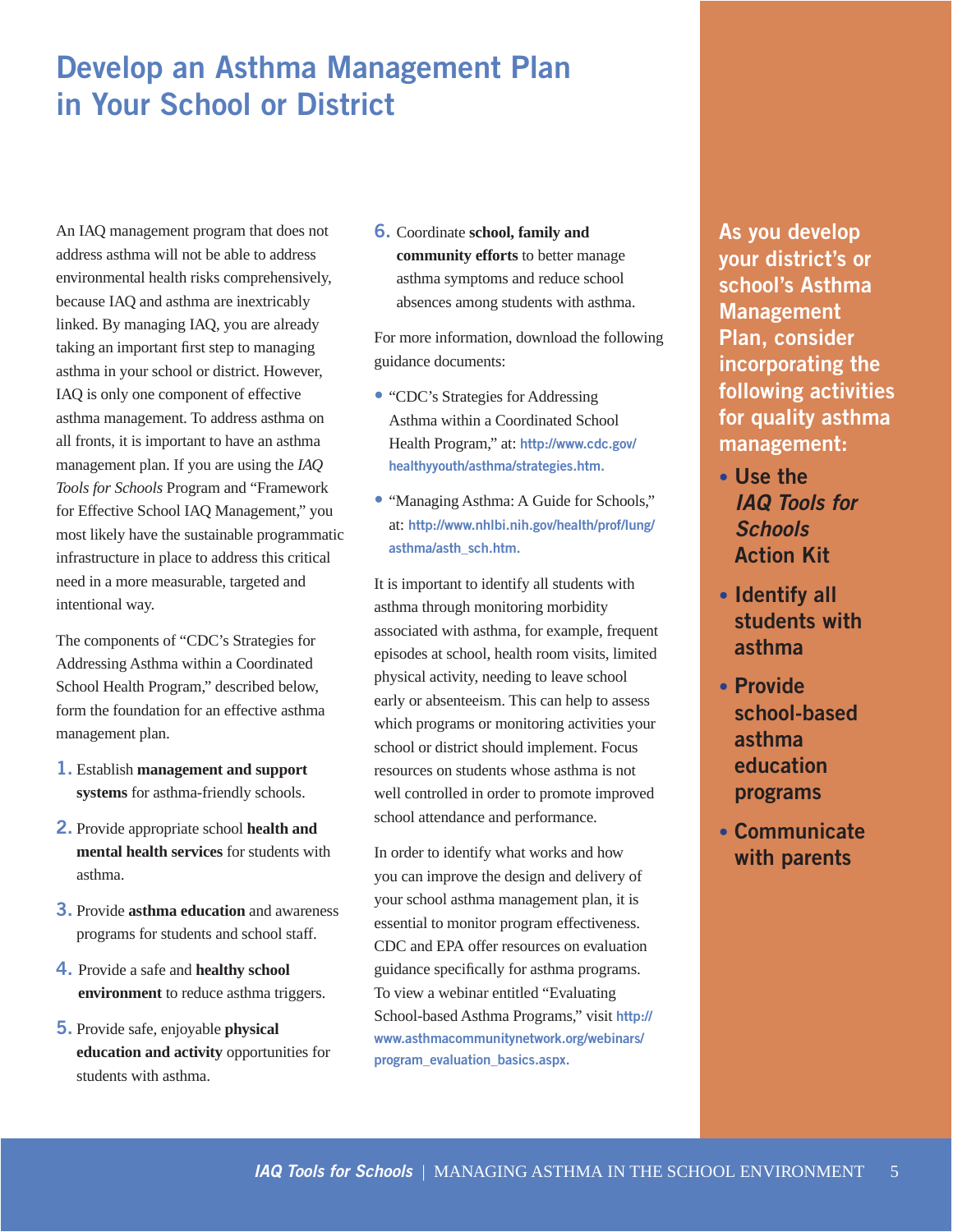

### **Case Study: Charlotte-Mecklenburg Schools**

Prior to 2002, Charlotte-Mecklenburg Schools, an urban district in North Carolina, had little knowledge of which students had asthma. However, school health officials realized that asthma was a growing problem in the community and that nationwide, asthma absences represented a heavy burden to students and school systems. They set out to better understand the impact that asthma was having on their district.

**Identify All Students with Asthma:** School health leaders began by talking with students and parents to determine if students had ever been diagnosed with asthma or if they currently had asthma symptoms. These data formed the baseline for a compelling case made to the superintendent and school board for increased funding and programming for asthma education and management. Once they began moving forward with their plan, these data also helped school district leaders prioritize their efforts. By comparing asthma rates to absentee data, they were able to identify schools with the greatest needs for increased school health presence, allowing them to immediately establish asthma-focused school health teams where they were needed most.

**Develop and Evaluate a District- or School-Wide Asthma Management Plan:** The district established a plan to manage asthma based on CDC's "Strategies for Addressing Asthma within a Coordinated School Health Program." (See page 5 for more information on this guidance document.) At the heart of their plan was the Asthma Education Program, which is founded and structured around two core goals. The first goal is to create healthy, safe learning environments for students with asthma by institutionalizing asthma education and awareness through student, staff and family learning opportunities. The second is to provide in-depth case management to students with poorlymanaged asthma through a partnership with the local health department and a respiratory care program.

**Conclusion:** School officials created a realistic, district-wide asthma management plan that spanned departments and multiple levels of management to establish a coordinated school health program. Working step by step, the district evolved and adapted their program and its strategies to find what worked and what did not work in helping students better manage their asthma.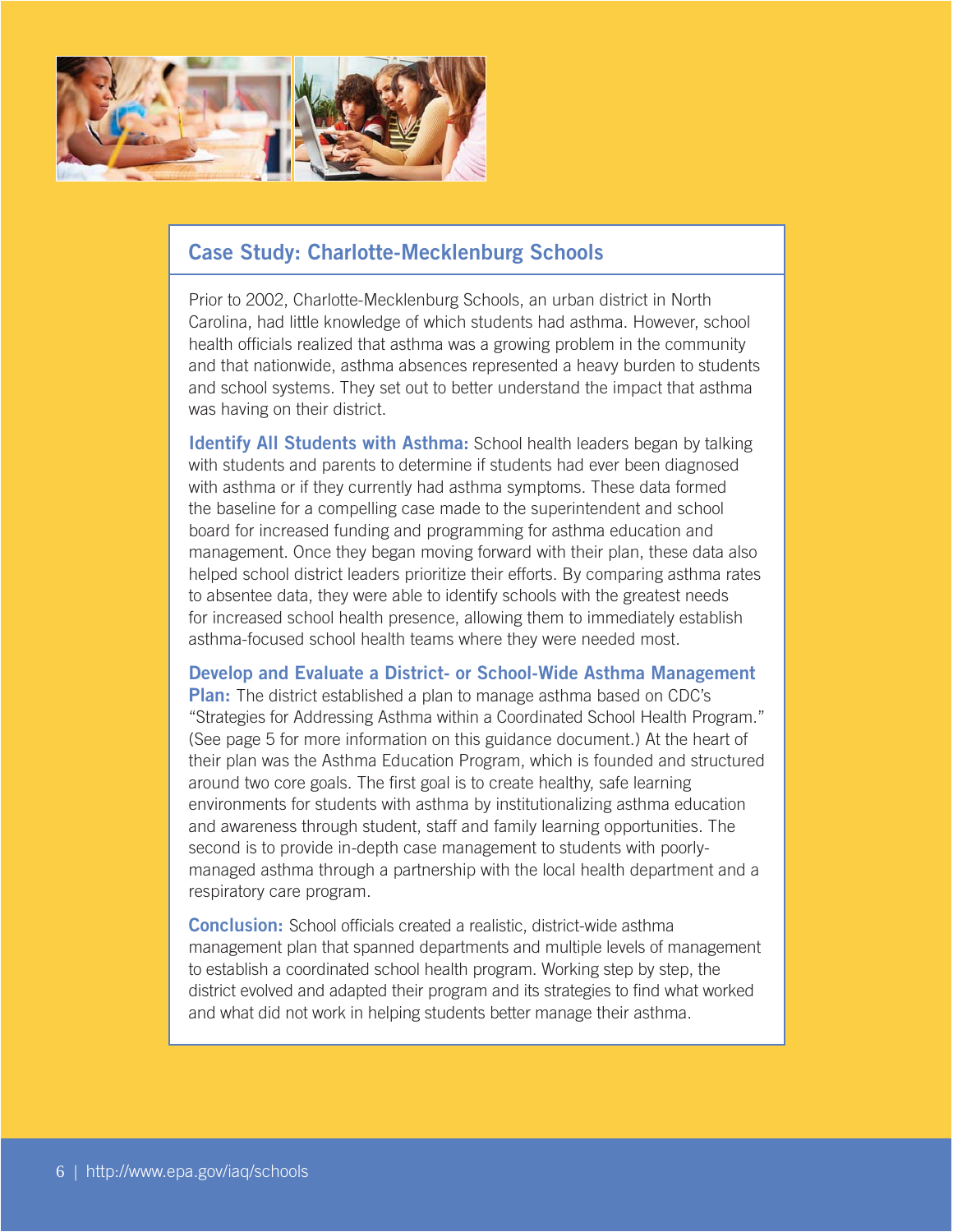# **Reduce Environmental Asthma Triggers**

Help manage asthma in your school with the following tips for controlling environmental asthma triggers.

### **Control Animal Allergens:**

Classrooms often adopt animals as classroom pets or science projects. Any warm-blooded animals, including gerbils, birds, cats, dogs, mice and rats, may trigger asthma. Proteins, which act as allergens in the dander, urine or saliva of warm-blooded animals, can cause allergic reactions or trigger asthma episodes in people sensitive to animal allergens.

The most common sources of animal allergens in schools are in the air and on the clothing of staff and children who handle pets. If an animal is present in the school, there is a possibility of direct, daily exposure to the animal's dander and bodily fluids. It is important to realize that, even after extensive cleaning, pet allergens may stay in the indoor environment for several months after the animal is removed. In addition, animal allergens can readily migrate to other areas of the school environment through the air and on the clothing of staff and children who handle pets.

The most effective method to control exposure to animal allergens in schools is to keep your school free of warm-blooded animals.

### **Control Cockroach and Pest Allergens:**

Cockroaches and other pests, such as rats and mice, are often found in the school setting. Certain proteins that act as allergens in the waste products and saliva of pests can cause allergic reactions or trigger asthma symptoms in some individuals.

Pest problems in schools may be caused or worsened by a variety of conditions, such as plumbing leaks, moisture problems, and improper food handling and storage practices. To manage and avoid pest problems, it is important to control water and food sources. Integrated pest management – IPM – is composed of commonsense practices that should be used throughout the entire school.

There are four key IPM methods for reducing exposure to pests in the school setting:

- Look for signs of pests.
- Do not leave food, water or garbage exposed.
- Remove pest pathways and shelters.
- Use pest control products such as poison baits, traps and pesticide sprays, as needed and as allowed by state law.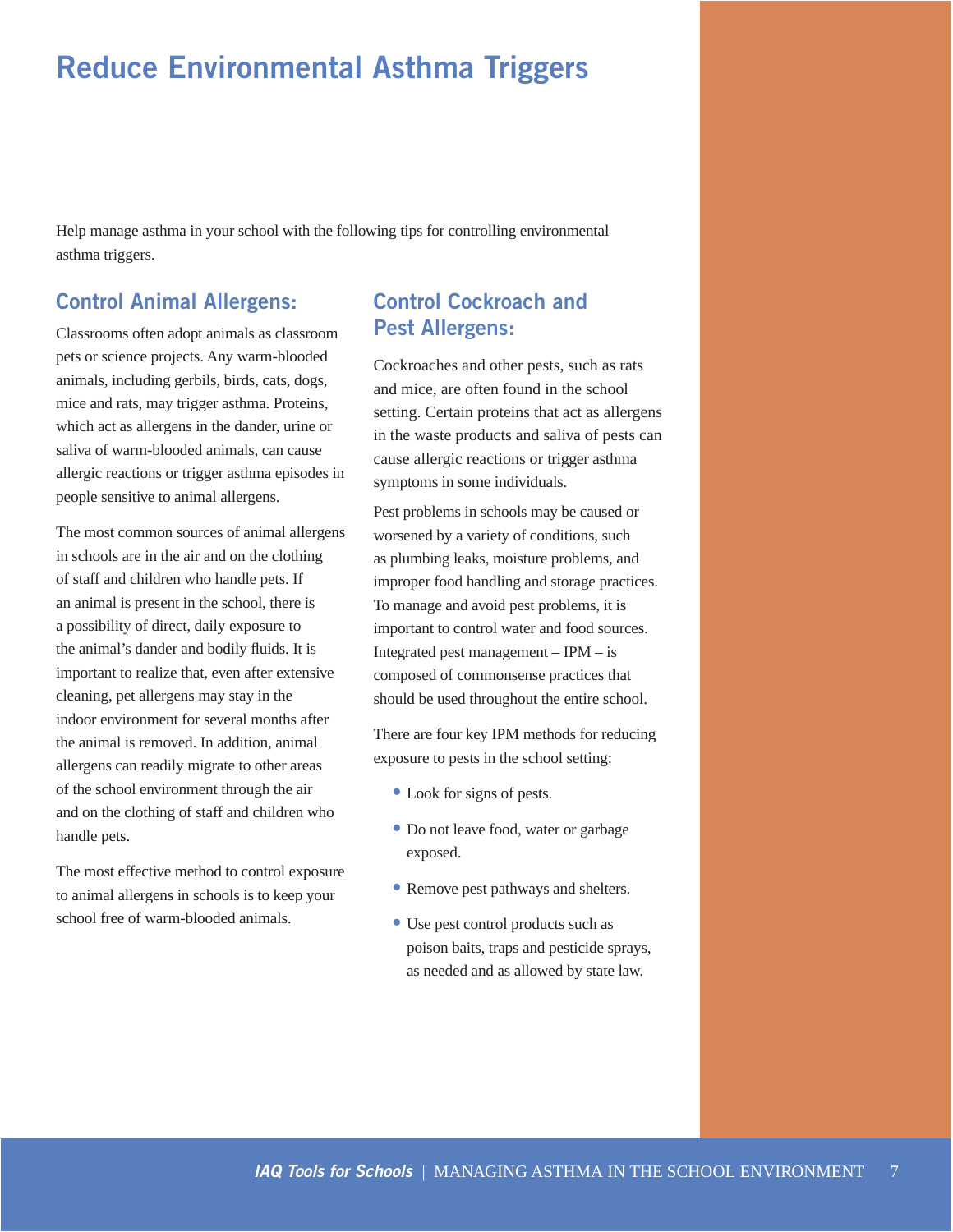

However, do not rely on widespread, indiscriminate use of pesticides to control pests.

- Track cockroach populations by using small sticky traps or monitoring traps that contain no pesticide.
- Rather than using bait, trap rats and mice.
- Use pesticide sprays in classrooms only as a last resort.

### **Clean Up Mold and Control Moisture:**

Molds can be found almost anywhere; they can grow on virtually any substance if moisture is present. Molds produce tiny reproductive spores that travel through the indoor and outdoor air continually. When mold spores land on a damp spot indoors, they digest available material to survive and grow. When mold growth occurs in buildings, it may be followed by reports of health symptoms from some building occupants, particularly those with allergies or respiratory problems. Potential health effects and symptoms associated with mold exposures include allergic reactions, asthma exacerbations and other respiratory complaints.

If excessive moisture or water accumulates indoors, mold growth may occur, particularly if the moisture problem remains undiscovered or unaddressed. Moisture problems in school buildings can be caused by a variety of problems, including roof and plumbing leaks, condensation and excess humidity. Some moisture problems in schools have been linked to changes in building construction practices. For example, tightly sealed buildings may not allow moisture to escape as easily. Moisture problems in schools also are associated with delayed or insufficient maintenance, sometimes due to budget constraints. Temporary structures in schools, such as trailers and portable classrooms, have also frequently been associated with moisture and mold problems.

To prevent mold from being a problem in your school, take the following actions:

- Eliminate sources of moisture by reducing indoor humidity.
- Prevent moisture condensation through the proper use of insulation.
- Inspect the building for signs of mold, moisture, leaks or spills.
- Respond promptly when you see signs of moisture and/or mold or when leaks or spills occur.

Because moisture is the key to mold control, it is essential to clean up the mold AND get rid of excess water or moisture. If the excess water or moisture problem is not fixed, mold will most likely grow again, even if the area was completely cleaned. Clean hard surfaces with water and detergent and dry quickly and completely. Absorbent materials such as ceiling tiles may have to be discarded.

For more information on mold clean-up and moisture control in schools, go to **http://www.epa.gov/iaq/schools/tfs/guideh.html**.

### **Control Sources of Indoor Air Pollutants:**

Usually the most effective way to improve IAQ is to eliminate individual sources of pollution or to reduce their emissions. Common sources of indoor pollution include secondhand smoke, school bus diesel exhaust coming into the school building, the off-gassing of furnishings and flooring, and chemicals from cleaning products. The following pollutant sources are especially important to control:

**• Secondhand Smoke.** Secondhand smoke is an irritant that may trigger an asthma episode, and evidence suggests that secondhand smoke may cause asthma in children. EPA estimates that exposure to secondhand smoke exacerbates asthma symptoms in 200,000 to 1,000,000 children. It is imperative for school districts to develop and pass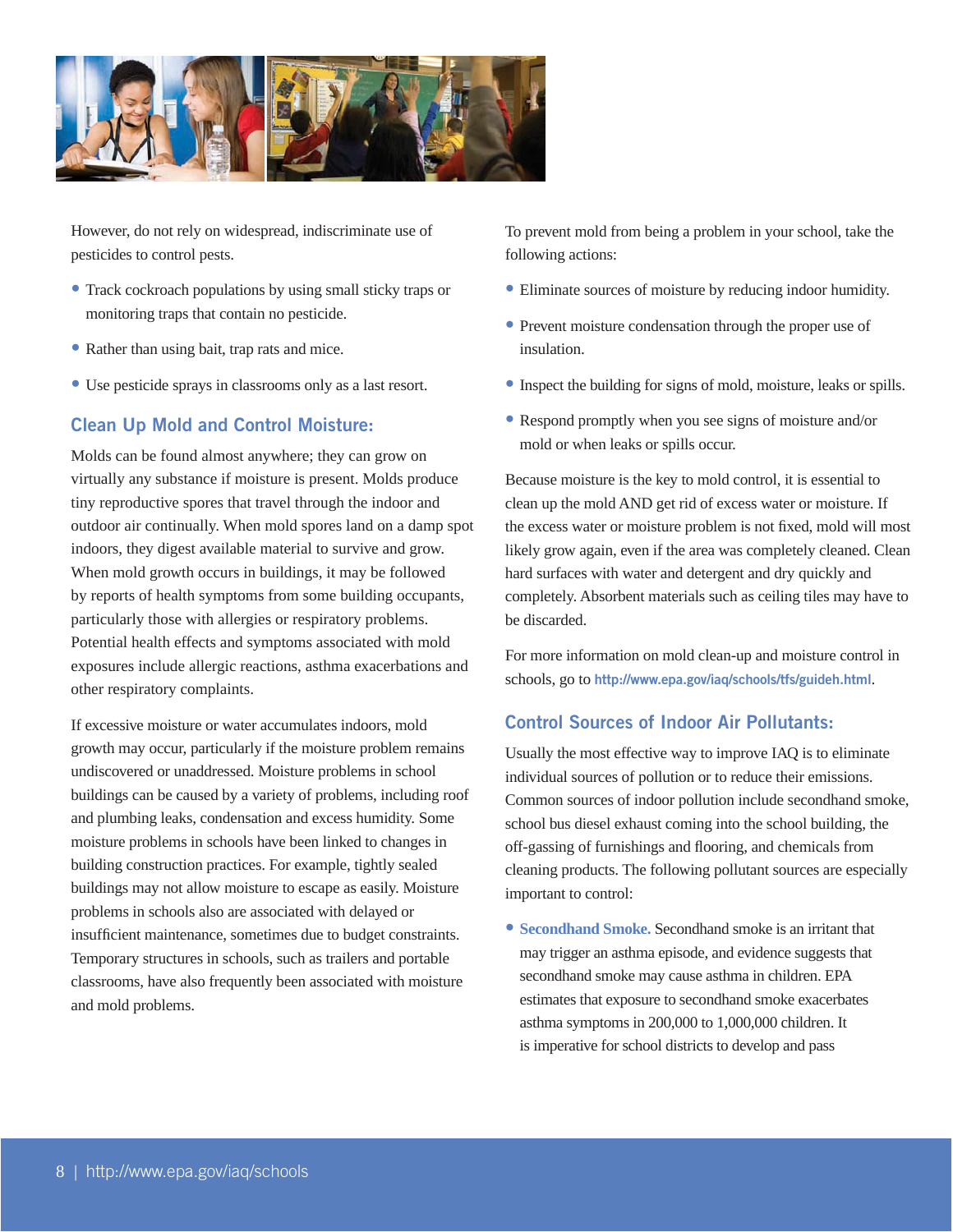comprehensive tobacco-free school policies, and then enforce these policies at all times. In addition, it is recommended that schools educate staff, students and the community on the effects of secondhand smoke and its relation to asthma.

- **School Bus Exhaust.** Passing no-idling policies near the school building can reduce the indoor air pollution from school bus exhaust. Learn more about the Clean School Bus USA program at **http://www.epa.gov/ cleanschoolbus**.
- **Cleaning Products.** Choosing the leasttoxic cleaning methods and selecting appropriate products are important components of pollutant control. Fumes from cleaning products can linger long after they have been applied, which can exacerbate asthma symptoms and expose students and staff to potentially harmful substances. Learn more about environmentally preferable purchasing at **http://www.epa.gov/epp/**.
- **Chemical Management.** The School Chemical Cleanout Campaign gives K-12 schools information and tools to responsibly manage chemicals. A successful chemical management program meets the unique needs of each school and ensures that all schools are free from hazards associated with mismanaged chemicals. Learn more about the School Chemical Cleanout Campaign at **http://www.epa.gov/wastes/ partnerships/sc3/index.htm**.

### **Reduce Exposure to Dust Mites:**

Dust mite allergens play a significant role in triggering asthma. They may cause an allergic reaction or trigger an asthma episode in sensitive individuals. In addition, there is evidence that dust mites cause new cases of asthma in susceptible children.

Dust mites are too small to be seen but are found in schools in carpeting, upholstered furniture, stuffed animals or toys, and pillows. Their food source is dead skin flakes and these tend to accumulate in porous fabric materials.

It is important to keep classrooms free of clutter, to dust regularly and to wash items frequently that attract dust. When using pillows, cover them with dust-proof, allergenimpermeable, zipped covers. If stuffed toys are necessary, choose ones that can be washed in hot water. People with asthma or dust mite allergies should leave any area while it is being vacuumed. Vacuums with high efficiency filters or central vacuums may be helpful.

### **Conclusion**

Maintaining good IAQ practices, as seen in the *IAQ Tools for Schools* Program and Action Kit, can significantly reduce the presence of environmental asthma triggers and set the framework for establishing an asthma management plan in your school.

## **Specific action items can be found on the 1 checklists in the** *IAQ Tools for Schools* **Action Kit:**

- **Administrative Staff Checklist**
- **Building and Grounds Maintenance Checklist**
- **Food Service Checklist**
- **Health Officer/School Nurse Checklist**
- **Integrated Pest Management Checklist**
- **Renovation and Repairs Checklist**
- **School Officials Checklist**
- **Teacher's Classroom Checklist**
- **Ventilation Checklist**
- **Walkthrough Inspection Checklist**
- **Waste Management Checklist**

**Start improving indoor air quality today by visiting http://www.epa.gov/ iaq/schools/actionkit.** 

**html#Checklists to download these helpful checklists, which are also available in Spanish.**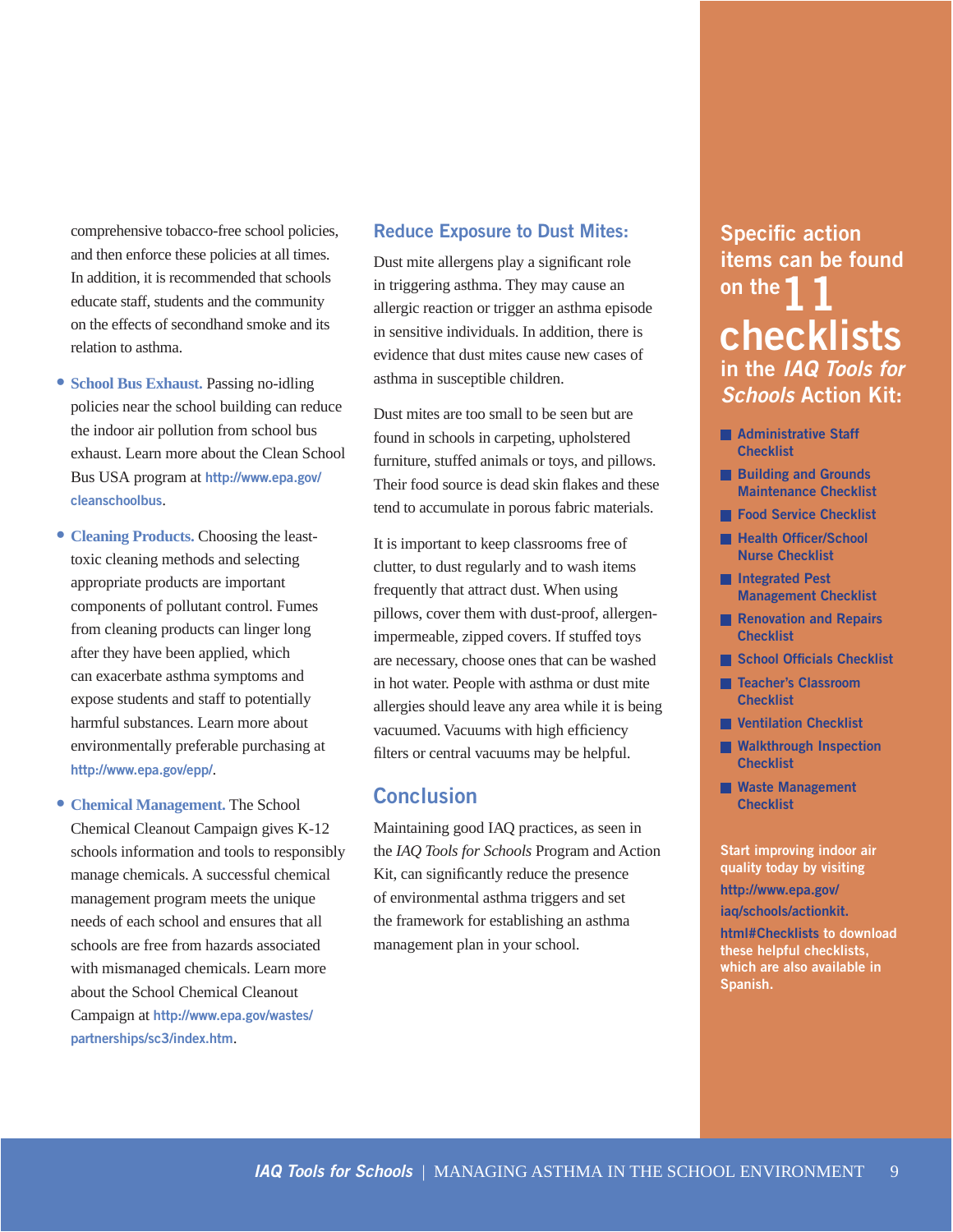

### **Case Study: Hartford Public Schools**

In 2001, a study of Medicaid-eligible, school-aged children in Hartford revealed an asthma prevalence of 19 percent, nearly double the national average. The city council quickly declared an asthma emergency and, in partnership with Hartford Public Schools, established goals to manage asthma throughout the community. Heeding the call, the school district identified existing assets to leverage their limited resources into gains for the health and well-being of students with asthma.

**Use the** *IAQ Tools for Schools* **Action Kit and Framework to Develop an IAQ Management Plan:** Two school district employees were identified to lead the district's response to the problem. They knew that to create an effective wellness program, they needed to forge connections and develop a unified response to asthma among different departments, schools and layers of management. They used the IAQ Tools for Schools "Framework for Effective School IAQ Management" as a blueprint for building a wellness program and leveraged a partnership with the city to recruit collaborators from across the community to support their efforts, including the health department and the local American Lung Association chapter. Together, they established a network of Health and Safety Teams in individual schools that linked back and reported to the nursing and facilities staff to inform and guide the newly-created districtwide wellness program. Bundling IAQ Tools for Schools with the Health and Safety teams has maintained a sustainable system to address school wellness.

**Conclusion:** The IAQ Tools for Schools Program provided a framework for action that allowed school district leaders to implement a comprehensive solution to manage asthma.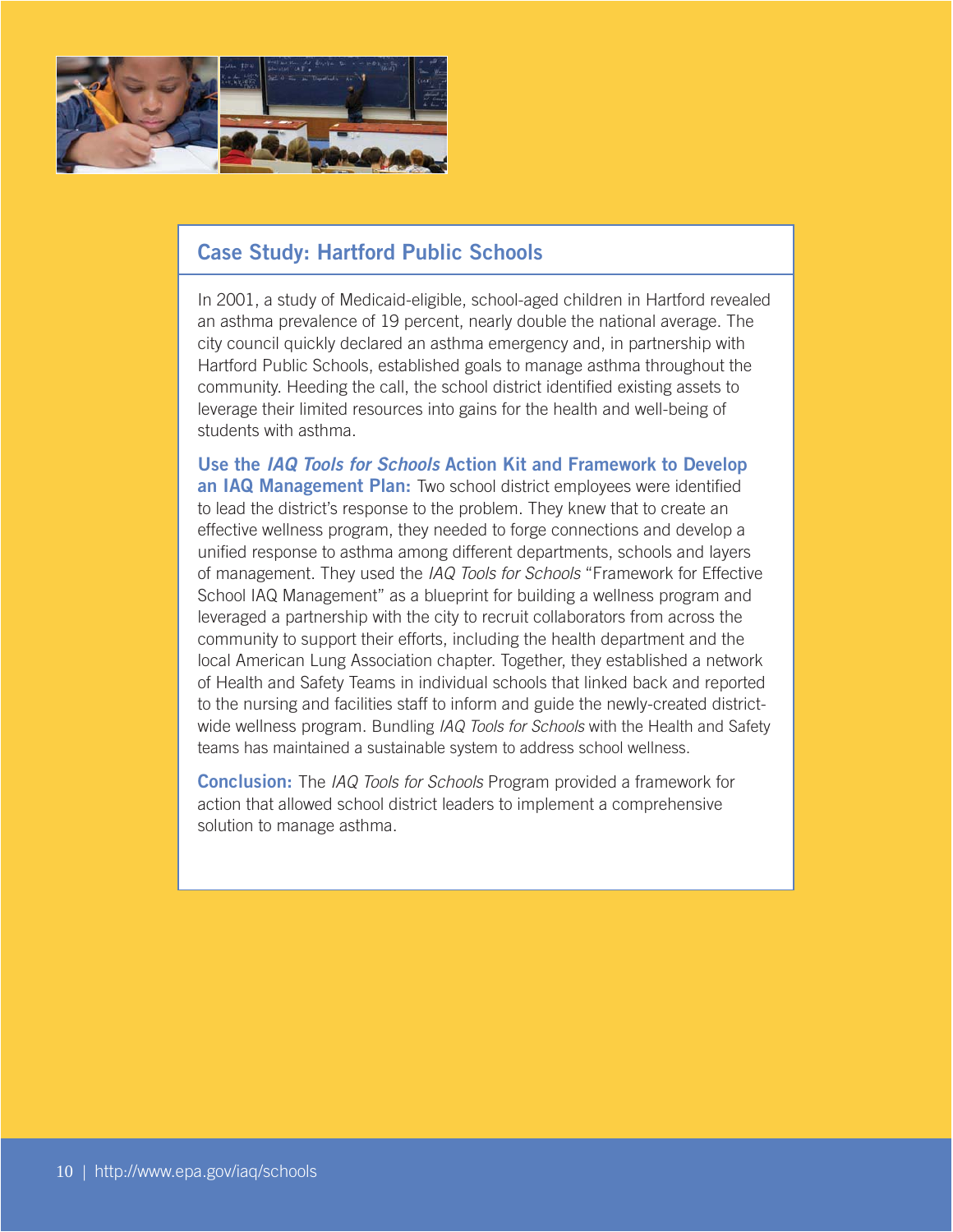# **Additional Resources**

#### **U.S. Environmental Protection Agency**

#### **• http://www.epa.gov/iaq/schools**

Download the *IAQ Tools for Schools* Action Kit and learn about the "Framework for Effective School IAQ Management."

- The *IAQ Tools for Schools* Update e-mail newsletters bring hot topics, emerging research and best practices directly to your inbox. To subscribe, please send an e-mail to **IAQTfSConnector@cadmusgroup.com**  with "Subscribe" in the subject line.
- The *IAQ Tools for Schools* Connector e-mail discussion list allows you to connect directly with your peers in the *IAQ Tools for Schools* National Network. Through the Connector, you can share information and resources, as well as communicate by e-mail and on the Web. Join today by sending a blank e-mail message to **schools\_iaq\_connector-subscribe@lists. epa.gov**. Then, check your e-mail inbox for your confirmation and membership details.
- **http://www.epa.gov/asthma**  Find asthma resources on EPA's website.

**• http://www.asthmacommunitynetwork.org/**  AsthmaCommunityNetwork.org serves as a year-round resource for mentoring and collaboration. It's designed to provide the tools, information and partners to support asthma management programs to communities and schools.

#### **Centers for Disease Control and Prevention**

- **http://www.cdc.gov/asthma**  Find more asthma resources on CDC's website.
- **http://www.cdc.gov/healthyyouth/asthma**  Find asthma data and resources, including the "Initiating Change: Creating an Asthma-Friendly School" toolkit and "Strategies for Addressing Asthma Within a Coordinated School Health Program."

#### **National Heart, Lung and Blood Institutes**

- **http://www.nhlbi.nih.gov/health/prof/lung/ asthma/naci/audiences/schools-childcare.htm**  Find the National Asthma Control Initiative's 10 tips and more to assist children and youth and their families to keep asthma under control, both in and out of the classroom.
- **http://www.nhlbi.nih.gov/health/prof/lung/**  Download "Managing Asthma: A Guide for Schools," "Asthma and Physical Activity in School," How Asthma Friendly is your School?," "Asthma Awareness Curriculum," and many other school related resources.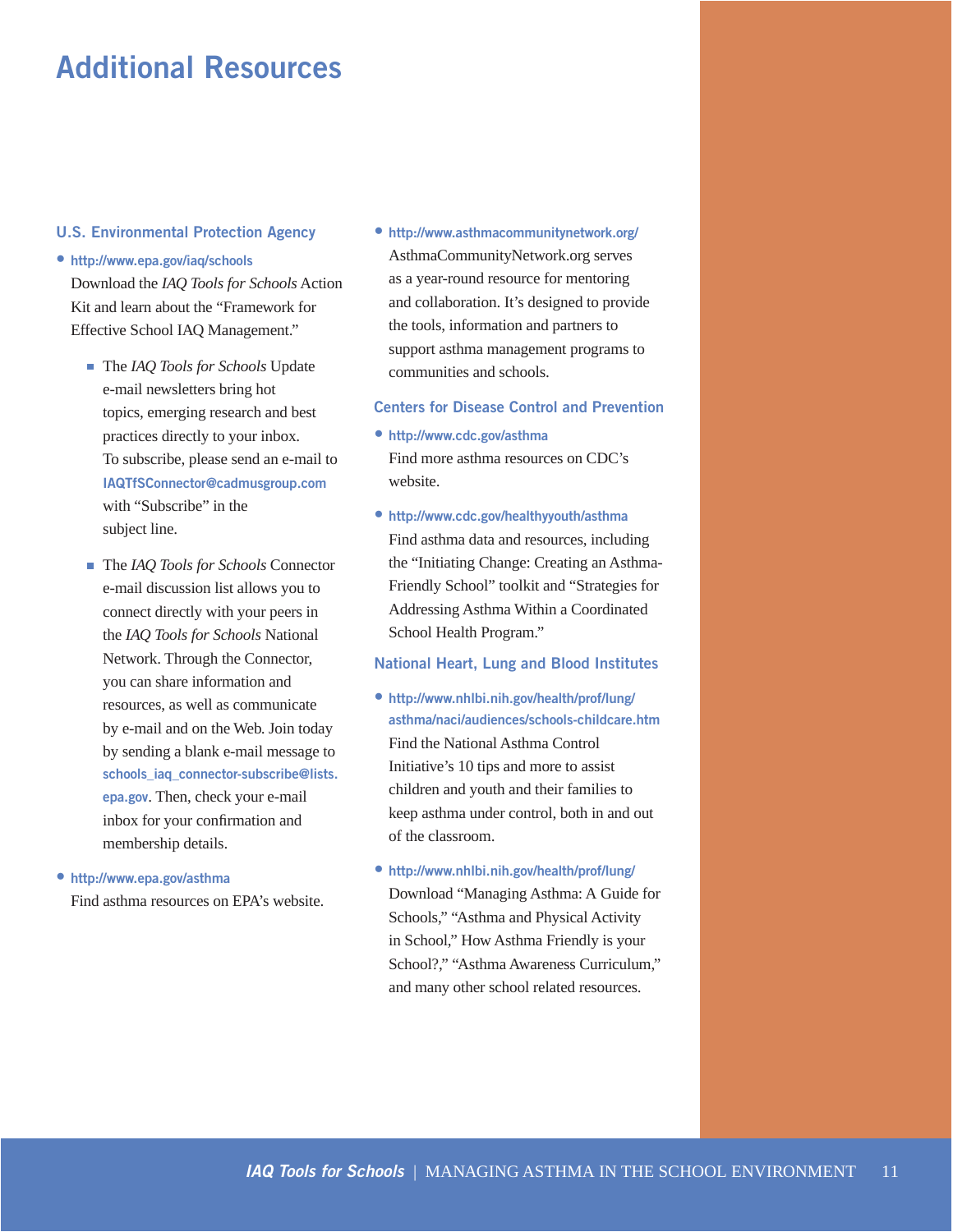# **Regional EPA Resources on IAQ**

**To obtain information about your EPA Regional Office, visit http://www.epa.gov/iaq/whereyoulive.html.** 

### **EPA Regional Offices**

#### **US EPA/Region 1 (CAP)**

(CT, ME, MA, NH, RI, VT) 5 Office Post Square Suite 100 Boston, MA 02109-3912 (617) 918-1639 (617) 918-1505 fax

#### **US EPA/Region 2 (DEPP-RIAB)**

(NJ, NY, PR, VI) 290 Broadway 25th Floor New York, NY 10007-1866 (212) 637-4013 (212) 637-4942 fax

#### **US EPA/Region 3 (3PM52)**

(DC, DE, MD, PA, VA, WV) 1650 Arch Street Philadelphia, PA 19103-2029 (215) 814-2086 (215) 814-2101 fax

### **US EPA/Region 4**

(AL, FL, GA, KY, MS, NC, SC, TN) Atlanta Federal Center 61 Forsyth Street, SW Atlanta, GA 30303-3104 (404) 562-9143 (404) 562-9095 fax

### **US EPA/Region 5 (AE-17J)**

(IL, IN, MI, MN, OH, WI) 77 West Jackson Boulevard Chicago, IL 60604-3590 (312) 353-2000 (312) 353-0617 fax

### **US EPA/Region 6 (6PD-T)**

(AR, LA, NM, OK, TX) 1445 Ross Avenue, Suite 1200 Dallas, TX 75202-2733 (214) 665-7547 (214) 665-6762 fax

#### **US EPA/Region 7 (ARTD/RALI)**

(IA, KS, MO, NE) 901 North 5th Street Kansas City, KS 66101-2907 (913) 551-7020 (913) 551-7065 fax

### **US EPA/Region 8 (8P-AR)**

(CO, MT, ND, SD, UT, WY) 1595 Wynkoop Street Denver, CO 80202-2466 (303) 312-6031 (303) 312-6044 fax

#### **US EPA/Region 9 (Air-6)**

(AZ, CA, HI, NV, AS, GU) 75 Hawthorn Street Suite 1100 San Francisco, CA 94105-3922 (415) 947-4192 (415) 947-3583 fax

### **US EPA/Region 10 (OAQ-107)**

(AK, ID, OR, WA) 1200 Sixth Avenue Suite 900 Seattle, WA 98101-9797 (206) 553-4273 (206) 553-0110 fax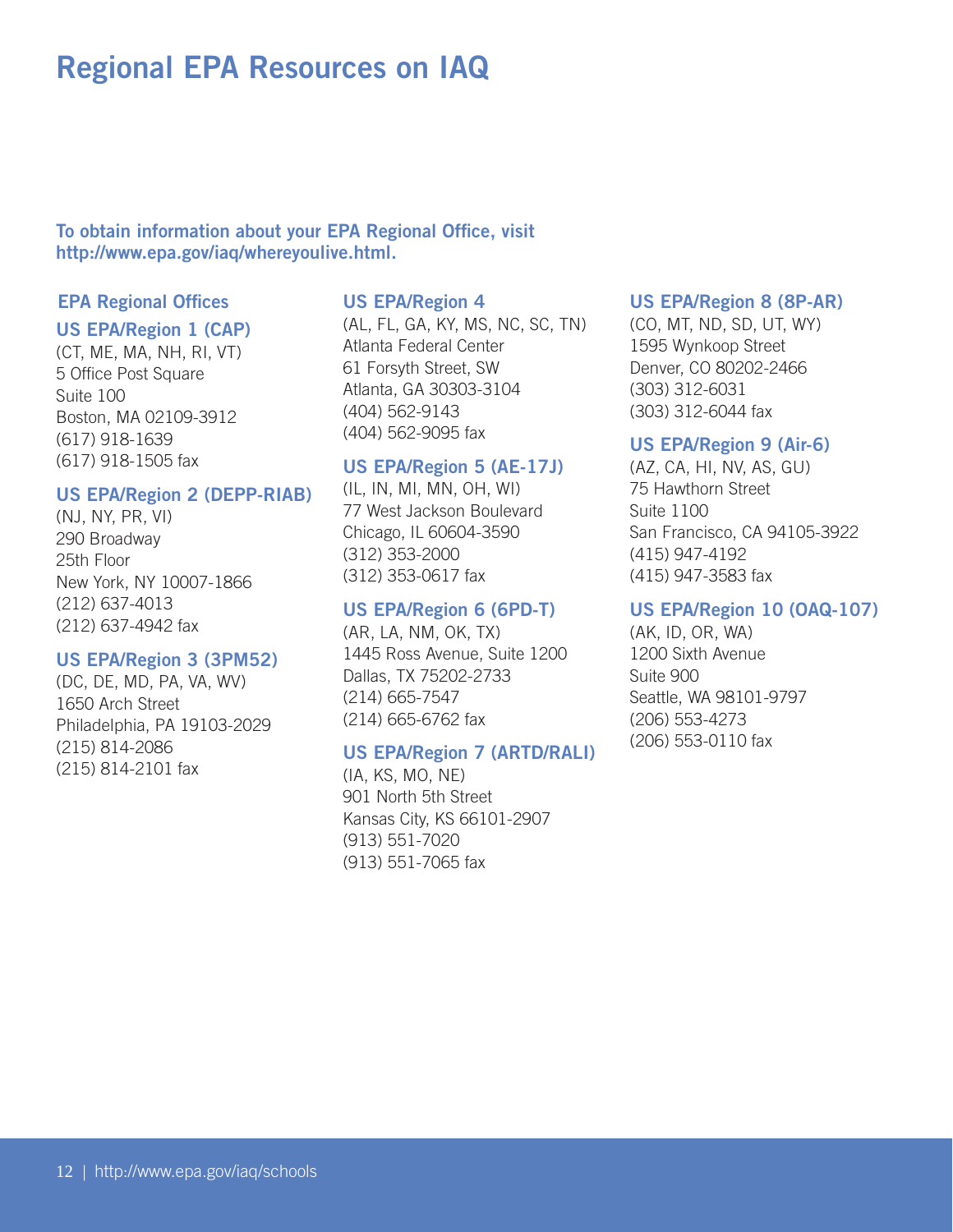# **EPA Regional Offices Map**